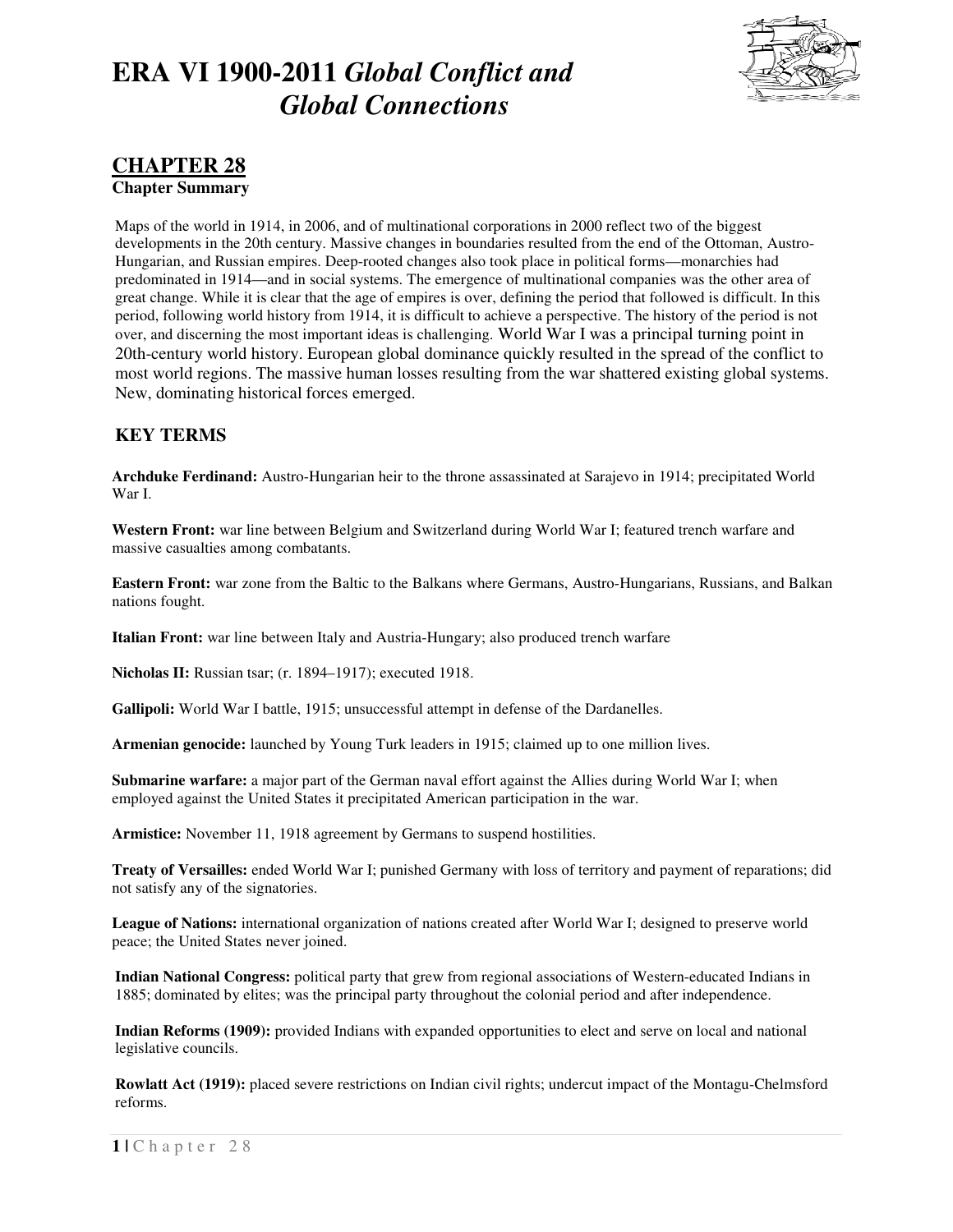

**M.K. Gandhi:** Western-educated Indian lawyer and nationalist politician with many attributes of an Indian holy man; stressed nonviolent tactics and headed the movement for Indian independence.

**Satyagraha:** "truth force"; Gandhi's policy of nonviolent opposition to British rule.

**Mustafa Kemal, Ataturk:** president of Turkey, (r. 1923–1938); responsible for Westernization of Turkey.

**Effendi:** prosperous business and professional urban Egyptian families; generally favored independence.

**Dinshawi incident:** Egyptian protests led to harsh repression that stimulated nationalist sentiment.

**Wafd Party:** Egyptian nationalist party founded after World War I; led by Sa'd Zaghlul; participated in the negotiations that led to limited Egyptian independence in 1922.

**Mandates:** governments entrusted to victorious European World War I nations over the colonies of the defeated powers.

**Zionism:** European Jewish movement of the 1860s and 1870s that argued that Jews return to their Holy Land

**Theodor Hertzl:** Austrian Zionist; formed World Zionist Organization in 1897; unsympathetic to Arabs and promoted Jewish immigration into Palestine to form a Jewish state.

**Balfour Declaration:** British promise of support for the establishment of Jewish settlement in Palestine.

**W.E.B. Du Bois and Marcus Garvey:** African American leaders with major impact on rising African nationalists.

**Négritude:** literary movement among African Americans and Africans; sought to combat unfavorable stereotypes of African culture and to celebrate African achievements; influenced early African nationalist movements.

### **OBJECTIVES**

- **1. What were the main causes of World War I?**
- **2. What was the effect of World War I on European colonies?**
- **3. Identify the weapons and technology that led to massive casualties in the war.**
- **4. How did the entry of the United States change the war, both militarily and politically?**
- **5. How the Treaty of Versailles lead to the rise of totalitarianism in Italy and Germany?**
- **6. Were the decolonization movements the result of growing strength among colonial populations or Western weakness?**
- **7. What were the social foundations of mass movement and militant nationalism?**
- **8. What were the unique techniques used by Gandhi in protesting British colonialism?**
- **9. How did nationalism affect Egypt and the Middle East? How was it similar and different from Indian nationalism?**
- **10. What were the foundations of the liberation struggle in Africa?**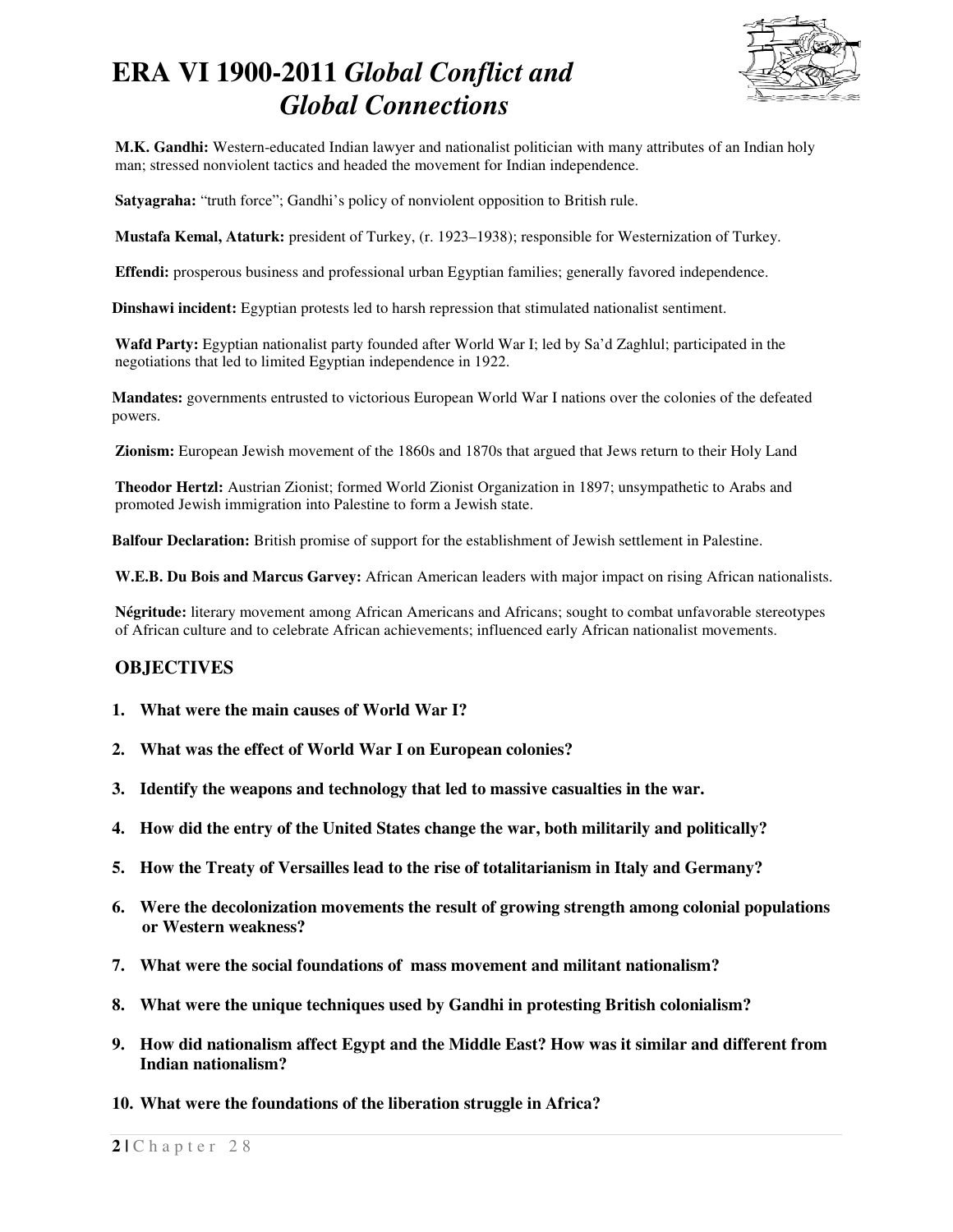

### **Chapter Outline Summary**

**I. The Coming of the Great War** 

A. The March to War

- Triple Entente
	- o Russia, France, Britain
- Central Powers
	- o Germany, Austria-Hungary, Italy
- Italy joins Entente, 1915

#### B. The Outbreak of the War

- Gavriel Princip assassinates Austrian Archduke, 1914
- Austria-Hungary, Germany attack Serbia
- Russia mobilized
- Germany declared war on Russia, France
- Germany invaded Belgium
- Britain declared war

#### **II. A World at War**

- Quick war expected
- A. The War in Europe
	- Stalemate on Western Front trench warfare massive losses
- B.. The War in the East and in Italy
	- Russians

offensives against Germany

Italians

- war with Austrians stalemated
- C.. The Home Fronts in Europe
	- Little sympathy at home
		- Growth in governments
			- propaganda
				- suppression of criticism
				- labor groups dissatisfied
					- weakened Germany
					- Russia fell
					-
	- Women in work force
- C. The War Beyond Europe
	- British block supplies to Central Powers
		- used imperial resources, manpower
		- Indians deployed in many areas
	- French
		- used African troops
	- Japan
	- fought Germans in China, the Pacific
	- **Ottomans** 
		- sided with Germany
	- Armenian genocide
	- United States
		- German submarines attacked American shipping 1917, entered war
- D. Endgame: The Return of Offensive Warfare
	- Austrian-Hungarian Empire fragments
	- Germans agreed to armistice, 1918 Influenza pandemic
- **3 |** C h a p t e r 2 8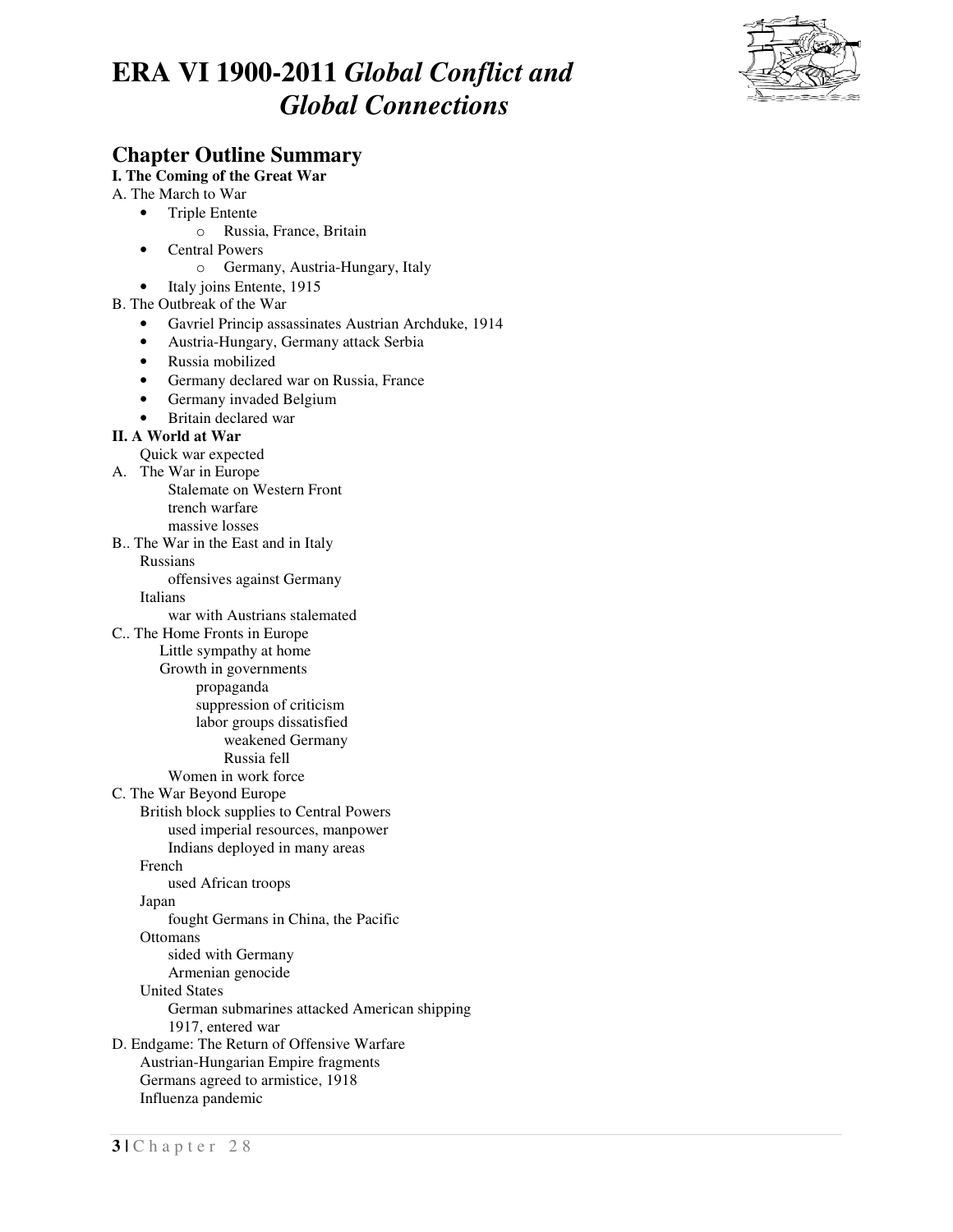

**III. Failed Peace and Global Turmoil** Woodrow Wilson and Peace of Paris German war guilt and reparations Austria-Hungary Czechoslovakia, Hungary, Yugoslavia Poland independent League of Nations **IV. The Nationalist Assault on the European Colonial Order** Campaigns in Africa, Middle East Britain drew on colonial resources Indian production stepped up indigenous personnel given more opportunity Asians, Africans worked, served A. The Nationalist Challenge to the British Raj India, Burma, Indonesia, the Philippines nationalist movements Worldwide patterns leadership of Western-educated elite charismatic leaders and nonviolence B. India Indian National Congress, 1885 initially loyal to British spurred by racism built Indian identity Social Foundations of a Mass Movement Critique of British rule economic privilege for British Indian army used for British interests high-paid British officials cash crops push out food production nationalism above religious concerns boycotts of British goods Indian reforms, more opportunity for Indians Gandhi and the Spread of the Nationalist Struggle Loyal to British at start of war but war casualties and costs mounted inflation, famine promises broken Indian reforms, 1919 greater Indian participation in government Rowlatt Act, 1919 civil rights restricted Gandhi protests Mohandas K. Ghandi nonviolence *satyagraha*, or truth force Hindu/Muslim split C. War and Nationalist Movements in the Middle East Egyptian nationalism Journalists predominate political parties formed harsh repression Cromer reforms benefited upper classes